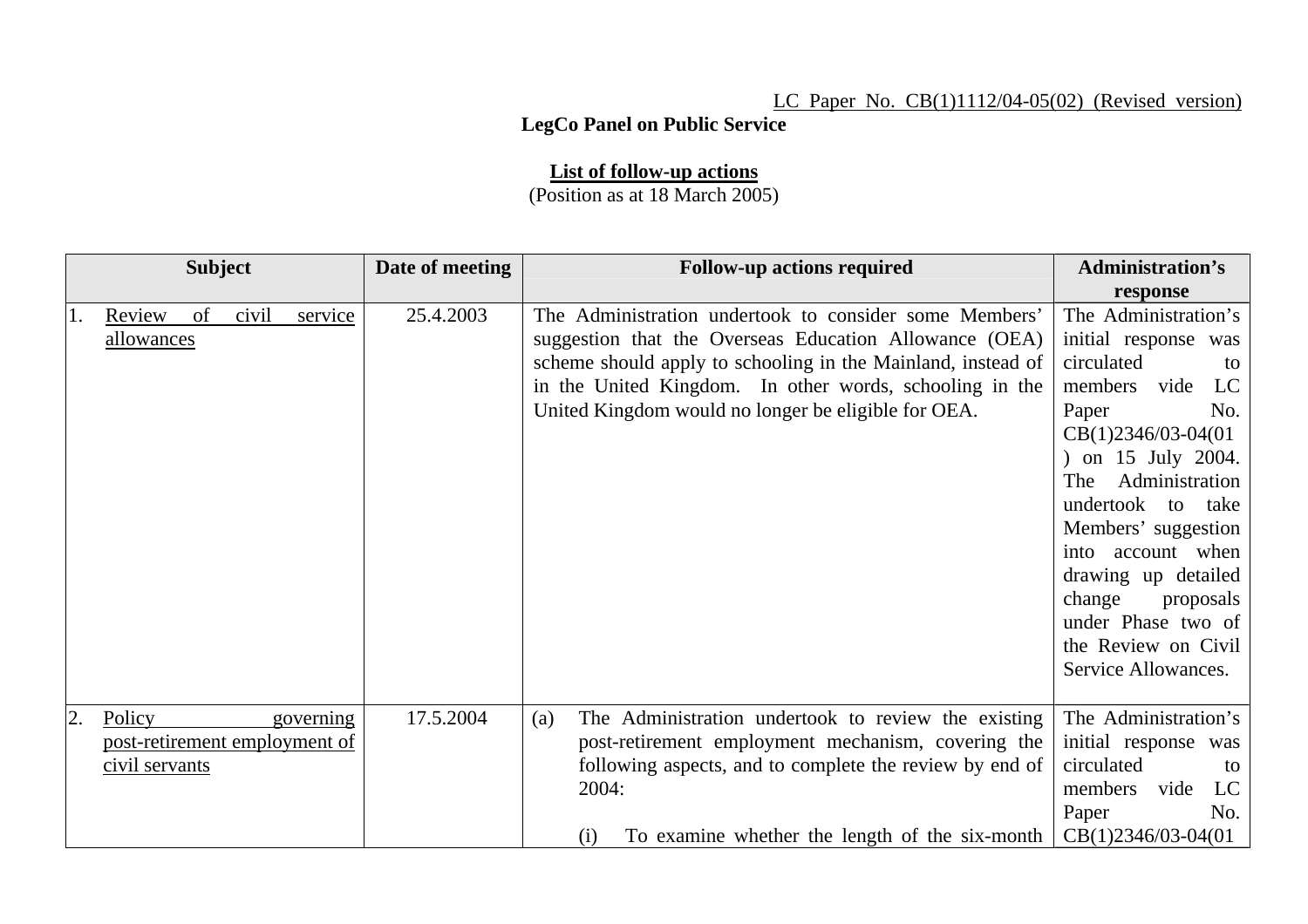| <b>Subject</b> | Date of meeting |      | <b>Follow-up actions required</b>                                                                                                                                                                                                                                                                                                                                                                                                                                                                                                                                                             | <b>Administration's</b>                                                                                                                                                                                                                                                                                        |
|----------------|-----------------|------|-----------------------------------------------------------------------------------------------------------------------------------------------------------------------------------------------------------------------------------------------------------------------------------------------------------------------------------------------------------------------------------------------------------------------------------------------------------------------------------------------------------------------------------------------------------------------------------------------|----------------------------------------------------------------------------------------------------------------------------------------------------------------------------------------------------------------------------------------------------------------------------------------------------------------|
|                |                 |      |                                                                                                                                                                                                                                                                                                                                                                                                                                                                                                                                                                                               | response                                                                                                                                                                                                                                                                                                       |
|                |                 |      | sanitization period was appropriate and to make<br>reference to overseas practices in this aspect; to<br>consider members' views, as follows:<br>The sanitization period for retired directorate<br>officers should be lengthened, e.g. two or three<br>years; and<br>The sanitization period should be counted from<br>the date on which the retired officers left the<br>civil service, instead of the date of cessation of<br>active service. In other words, the officers<br>should not be allowed to take up any other<br>employment during the period of their<br>pre-retirement leave. | ) on 15 July 2004.<br>Administration<br>The<br>will report to the<br>Panel the outcome of<br>the review at the<br>meeting on 21 March<br>2005.<br>The<br>discussion<br>paper<br>provided<br>by<br>the<br>Administration<br>for<br>the meeting<br>was<br>circulated<br>to<br>LC<br>members vide<br>Paper<br>No. |
|                |                 | (ii) | To examine how the transparency of the<br>mechanism could be enhanced, taking into account<br>the need to strike a balance between the rights of<br>individual civil servants to pursue employment or<br>business after retirement on the one hand and the<br>public interests and the aspirations of the<br>community regarding the integrity and impartiality<br>of the civil service on the other.                                                                                                                                                                                         | CB(1)1112/04-05(05<br>) on 16 March 2005.                                                                                                                                                                                                                                                                      |
|                |                 |      | (iii) In connection with item (ii) above, to seek legal<br>advice on whether the disclosure of information<br>would infringe the privacy rights of the retired<br>officers concerned.                                                                                                                                                                                                                                                                                                                                                                                                         |                                                                                                                                                                                                                                                                                                                |
|                |                 | (iv) | To consider whether more restrictions should be<br>imposed on the post-retirement employment of                                                                                                                                                                                                                                                                                                                                                                                                                                                                                               |                                                                                                                                                                                                                                                                                                                |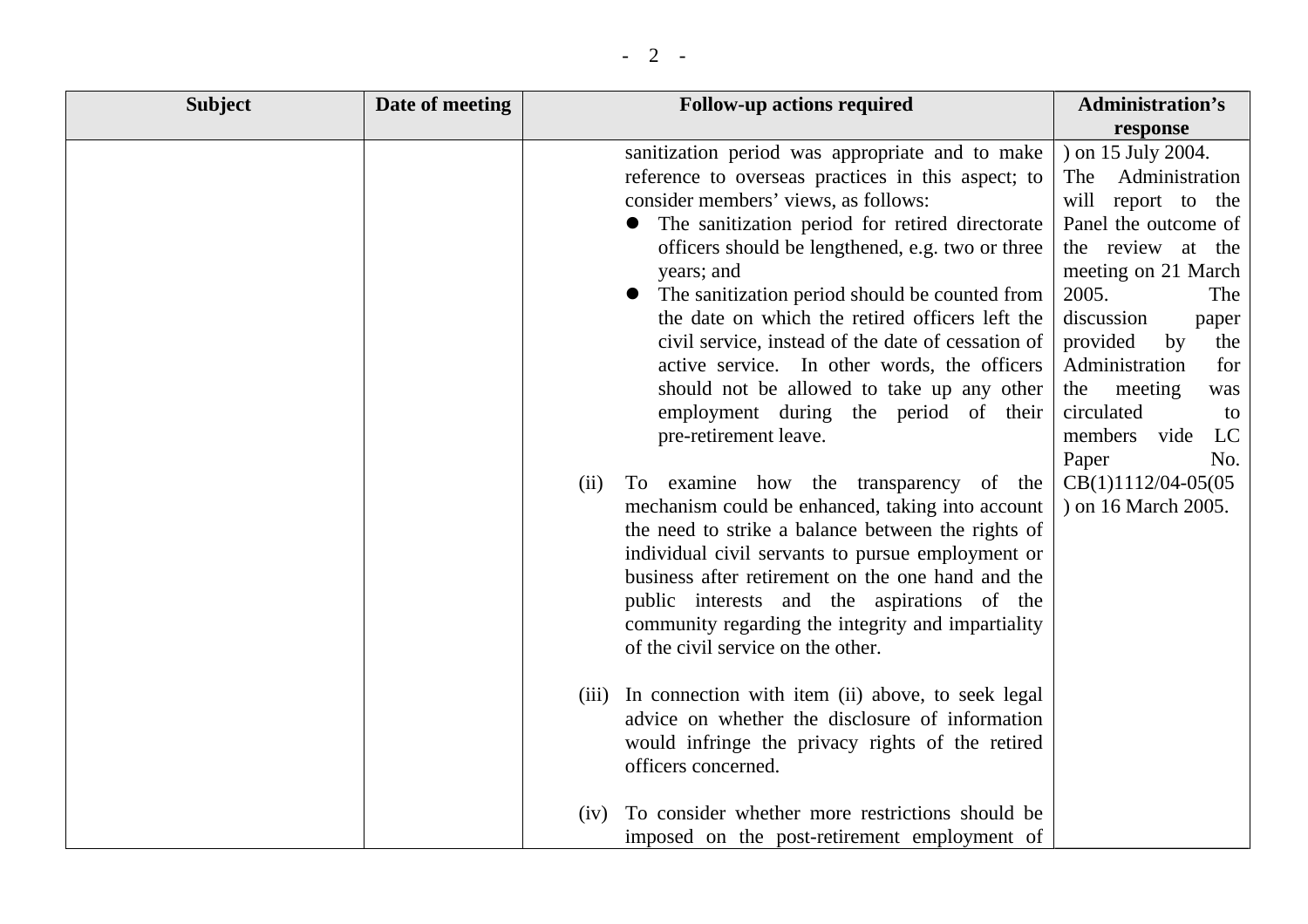|  | $\overline{\phantom{0}}$ |  |
|--|--------------------------|--|
|--|--------------------------|--|

|    | <b>Subject</b>                                                            | Date of meeting | <b>Follow-up actions required</b>                                                                                                                                                                                                                                  | <b>Administration's</b>                                                                           |
|----|---------------------------------------------------------------------------|-----------------|--------------------------------------------------------------------------------------------------------------------------------------------------------------------------------------------------------------------------------------------------------------------|---------------------------------------------------------------------------------------------------|
|    |                                                                           |                 |                                                                                                                                                                                                                                                                    | response                                                                                          |
|    |                                                                           |                 | directorate officers.<br>To consult the following parties on the review:<br>(v)<br>The Advisory Committee on Post-retirement                                                                                                                                       |                                                                                                   |
|    |                                                                           |                 | Employment;<br>Civil servants; and<br>The Department of Justice.                                                                                                                                                                                                   |                                                                                                   |
|    |                                                                           |                 | To consider how the mechanism should be applied<br>(vi)<br>to officers joining the civil service under the new<br>entry terms on or after 1 June 2000, i.e. those who<br>would be eligible for Civil Service Provident Fund<br>instead of pension upon retirement. |                                                                                                   |
|    |                                                                           |                 | The Administration undertook to convey members'<br>(b)<br>views expressed at the Panel meeting to the Advisory<br>Committee on Post-retirement Employment.                                                                                                         |                                                                                                   |
| 3. | Policy<br>governing<br>post-retirement<br>employment<br>of civil servants | 21.12.2004      | The Administration undertook to report the outcome of<br>(a)<br>its review of the existing post-retirement employment<br>mechanism to the Panel in March 2005.                                                                                                     | For items<br>(a)<br>and<br>$(b)(ii)$ ,<br>relevant<br>information<br>was<br>provided<br>by<br>the |
|    |                                                                           |                 | The Administration undertook to look into the approved<br>(b)<br>cases of post-retirement employment of civil servants<br>and:                                                                                                                                     | Administration<br>in<br>the discussion paper<br>for the Panel meeting<br>on 21 March 2005.        |
|    |                                                                           |                 | remind the retired civil servants concerned of the<br>(i)<br>terms of approval, such as the type of activities that<br>they were not permitted to take part in during their<br>approved employment; and                                                            | The<br>paper<br>was<br>circulated<br>to<br>members<br>vide<br>LC<br>Paper<br>No.                  |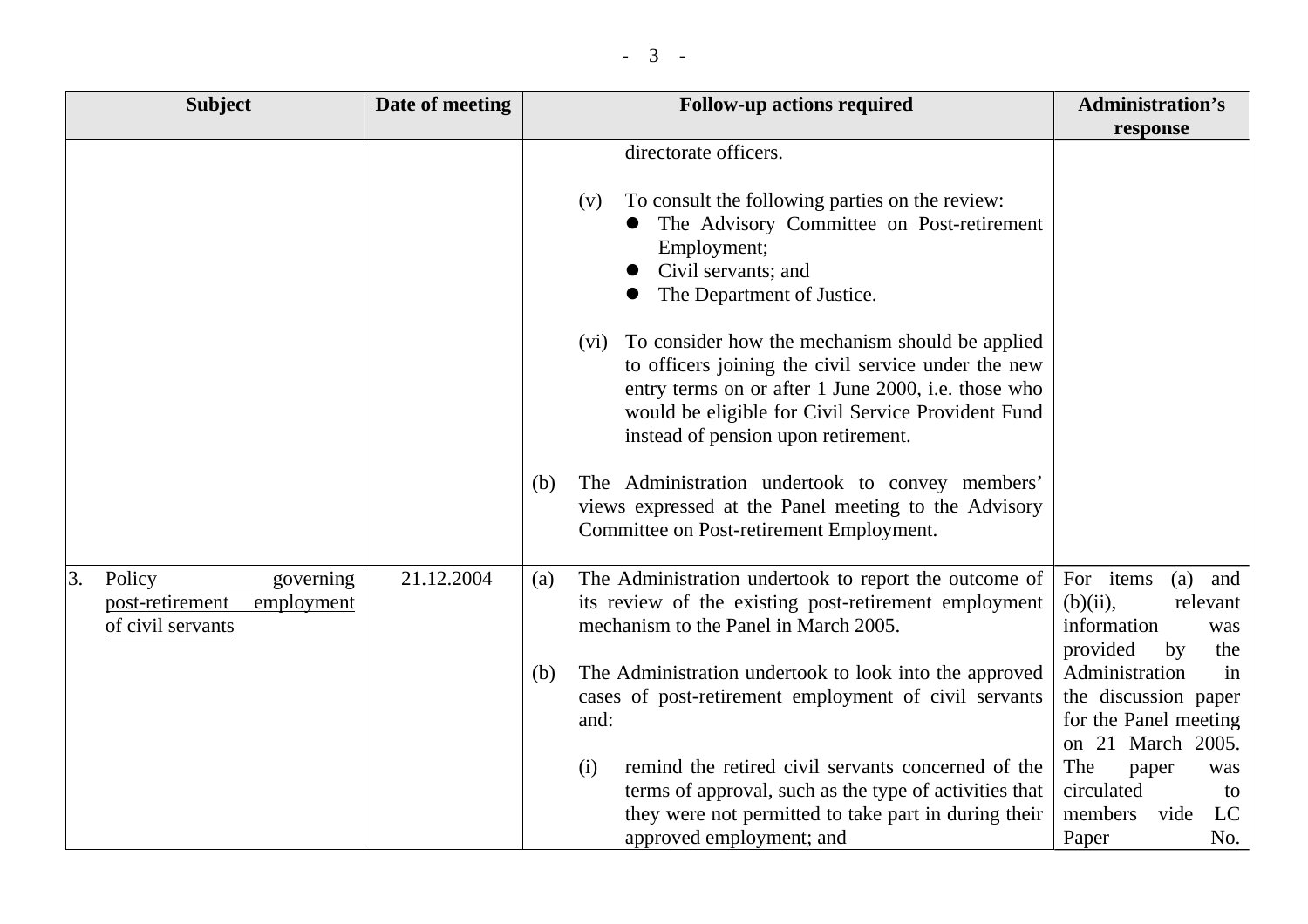|--|--|

| <b>Subject</b>                                             | Date of meeting | <b>Follow-up actions required</b>                                                                                                                                                                                                                                                                                                                                                                                                                                                                                                             | <b>Administration's</b>                                                                                                                                                          |
|------------------------------------------------------------|-----------------|-----------------------------------------------------------------------------------------------------------------------------------------------------------------------------------------------------------------------------------------------------------------------------------------------------------------------------------------------------------------------------------------------------------------------------------------------------------------------------------------------------------------------------------------------|----------------------------------------------------------------------------------------------------------------------------------------------------------------------------------|
|                                                            |                 |                                                                                                                                                                                                                                                                                                                                                                                                                                                                                                                                               | response                                                                                                                                                                         |
|                                                            |                 | strengthen the monitoring mechanism to ensure<br>(ii)<br>that the retired civil servants concerned had<br>complied with the terms of approval.                                                                                                                                                                                                                                                                                                                                                                                                | CB(1)1112/04-05(05<br>) on 16 March 2005.<br>The Administration's<br>response for<br>item<br>$(b)(i)$ awaited.                                                                   |
|                                                            |                 | The Administration undertook to follow up on further<br>(c)<br>complaints about the possible conflict of interests<br>between the post-retirement employment of the former<br>Deputy Director of Housing and her previous service in<br>the Government, including an allegation that she had<br>been involved in lobbying District Council members to<br>support the proposal of change of land use for a site in<br>Tsing Yi, and to provide a report on the outcome of the<br>investigation within two months, i.e. by 21 February<br>2005. | For item $(c)$ ,<br>the<br>report provided by<br>Administration<br>the<br>issued<br>was<br>to<br>LC<br>members vide<br>Paper<br>No.<br>CB(1)1095/04-05(01<br>) on 12 March 2005. |
| Service<br>Civil<br>Customer<br>4.<br>Service Award Scheme | 21.12.04        | The Administration undertook to consider a member's<br>proposal of putting in place a new award scheme to commend<br>those retired civil servants who had participated in voluntary<br>and/or charitable activities after their retirement, and to<br>provide a paper to report the outcome to the Panel in due<br>course.                                                                                                                                                                                                                    | The Administration's<br>response awaited.                                                                                                                                        |
| Containing the size of the civil<br>5.<br>service          | 17.1.05         | In response to members' concern about the need for deletion<br>of the vacant directorate posts, the Administration undertook<br>to provide the following information with a breakdown by<br>bureaux/departments:                                                                                                                                                                                                                                                                                                                              | The Administration's<br>response awaited.                                                                                                                                        |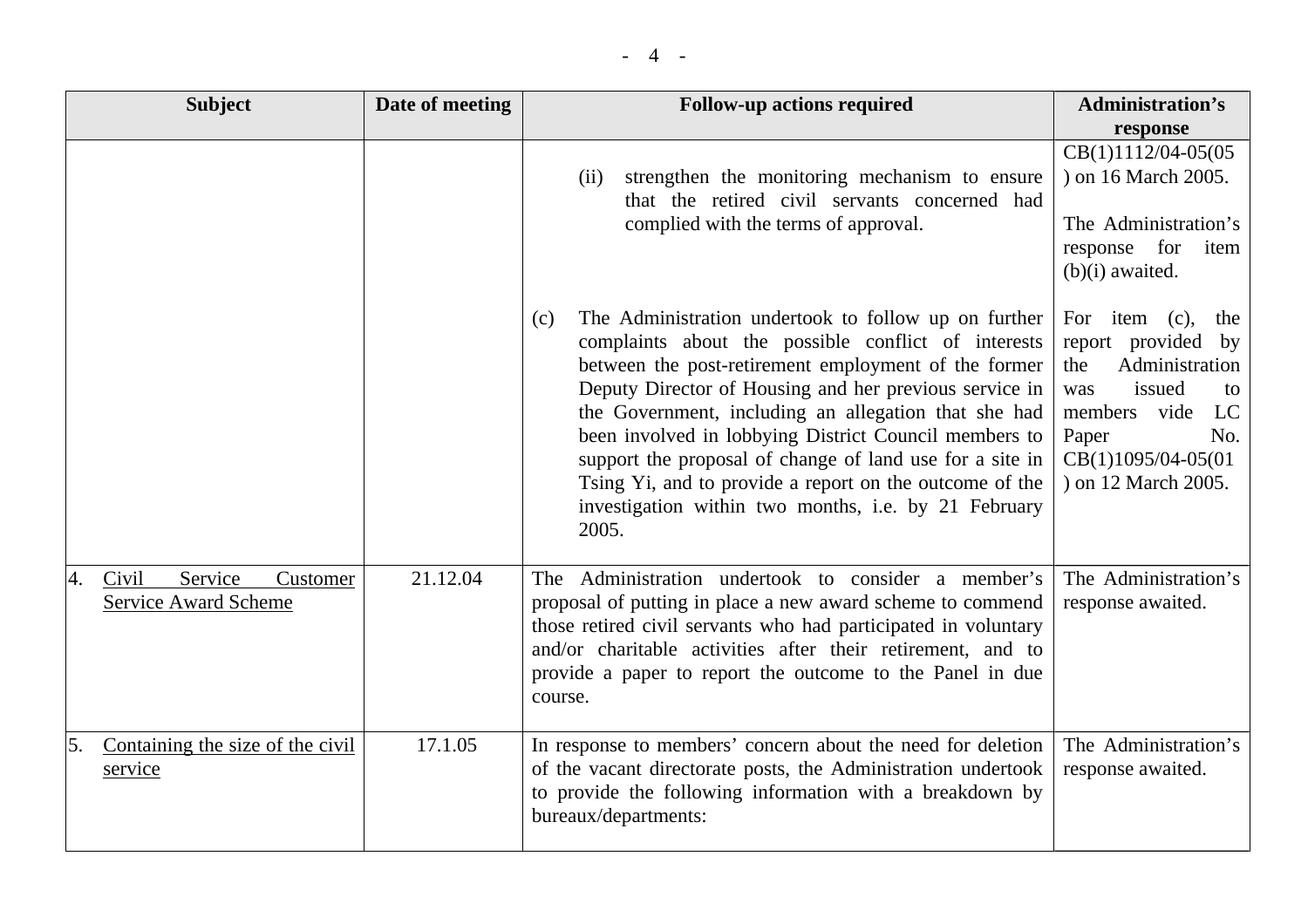| <b>Subject</b>                                                               | Date of meeting | <b>Follow-up actions required</b>                                                                                                                                                                                                                                                                                                                                                                                                                                                                                                                                                                                                                                                                                                                                                                                                                                                                                                                     | <b>Administration's</b>                   |
|------------------------------------------------------------------------------|-----------------|-------------------------------------------------------------------------------------------------------------------------------------------------------------------------------------------------------------------------------------------------------------------------------------------------------------------------------------------------------------------------------------------------------------------------------------------------------------------------------------------------------------------------------------------------------------------------------------------------------------------------------------------------------------------------------------------------------------------------------------------------------------------------------------------------------------------------------------------------------------------------------------------------------------------------------------------------------|-------------------------------------------|
|                                                                              |                 | Number of directorate posts on the civil service<br>(a)<br>establishment;<br>Number of directorate posts filled;<br>(b)<br>Number of directorate posts left vacant; and<br>(c)<br>Number of directorate posts frozen.<br>(d)                                                                                                                                                                                                                                                                                                                                                                                                                                                                                                                                                                                                                                                                                                                          | response                                  |
| 6.<br>Policy<br>governing<br>post-retirement employment of<br>civil servants | 17.1.05         | In response to members' concern about the approval given for<br>directorate officers to take up post-retirement employment<br>during their final leave period:<br>the Administration undertook to seek legal advice on<br>(a)<br>whether the Administration's disclosure of the<br>information<br>individual<br>applications<br>for<br>about<br>post-retirement employment would infringe the privacy<br>rights of the applicants concerned; if yes, to consider to<br>what extent and in what ways information on the<br>applications could be disclosed.<br>subject to the legal advice on item (a) above, the<br>(b)<br>Administration was requested to provide as far as<br>possible the following information about the applications<br>for post-retirement employment submitted by directorate<br>officers in the years 2002 to 2004:<br>Names of the applicants, the last posts they held in<br>(i)<br>the Government and the ranks concerned; | The Administration's<br>response awaited. |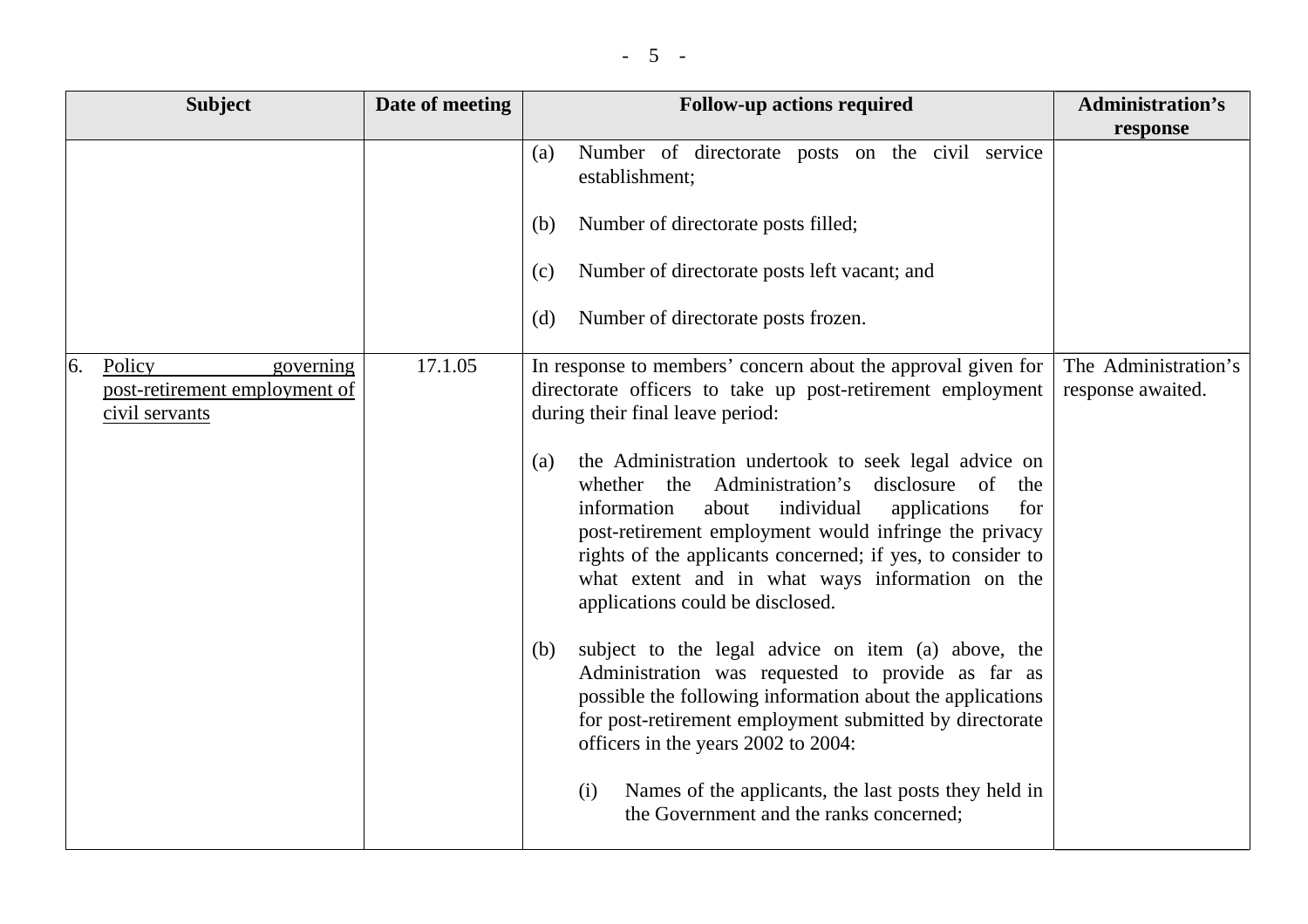|  | $\overline{\phantom{a}}$ |  |
|--|--------------------------|--|
|--|--------------------------|--|

| <b>Subject</b> | Date of meeting | <b>Follow-up actions required</b>                                                                                                                                                                                                                                                                                                                                                                                                                                                                                                                                                                                                                                                                                                                                                                                                                                                                                                                                                                                                                                                 | <b>Administration's</b> |
|----------------|-----------------|-----------------------------------------------------------------------------------------------------------------------------------------------------------------------------------------------------------------------------------------------------------------------------------------------------------------------------------------------------------------------------------------------------------------------------------------------------------------------------------------------------------------------------------------------------------------------------------------------------------------------------------------------------------------------------------------------------------------------------------------------------------------------------------------------------------------------------------------------------------------------------------------------------------------------------------------------------------------------------------------------------------------------------------------------------------------------------------|-------------------------|
|                |                 |                                                                                                                                                                                                                                                                                                                                                                                                                                                                                                                                                                                                                                                                                                                                                                                                                                                                                                                                                                                                                                                                                   | response                |
|                |                 | The prospective employment to be taken up by the<br>(ii)<br>applicants;                                                                                                                                                                                                                                                                                                                                                                                                                                                                                                                                                                                                                                                                                                                                                                                                                                                                                                                                                                                                           |                         |
|                |                 | (iii) For those approved applications, to provide the<br>following information:<br>whether the applicants concerned were<br>$\bullet$<br>allowed to take up the employment during<br>their final leave period; if yes, the reasons;<br>the length of their final leave period; and for<br>those applicants whose final leave period<br>exceeded the normal upper limit of one year,<br>the reasons for giving approval for them to<br>accumulate such a long period of leave; and<br>the length of the sanitization period imposed<br>on the applicants;<br>For those applications which were not approved, to<br>(iv)<br>provide reasons for not approving the applications.<br>To consider a Member's suggestion that the Central<br>(c)<br>Policy Unit or the Civil Service Bureau should conduct<br>an opinion poll to ascertain the expectations of the public<br>on the policy governing the post-retirement employment<br>of civil servants, in particular, on whether directorate<br>officers should be allowed to take up employment during<br>their final leave period. |                         |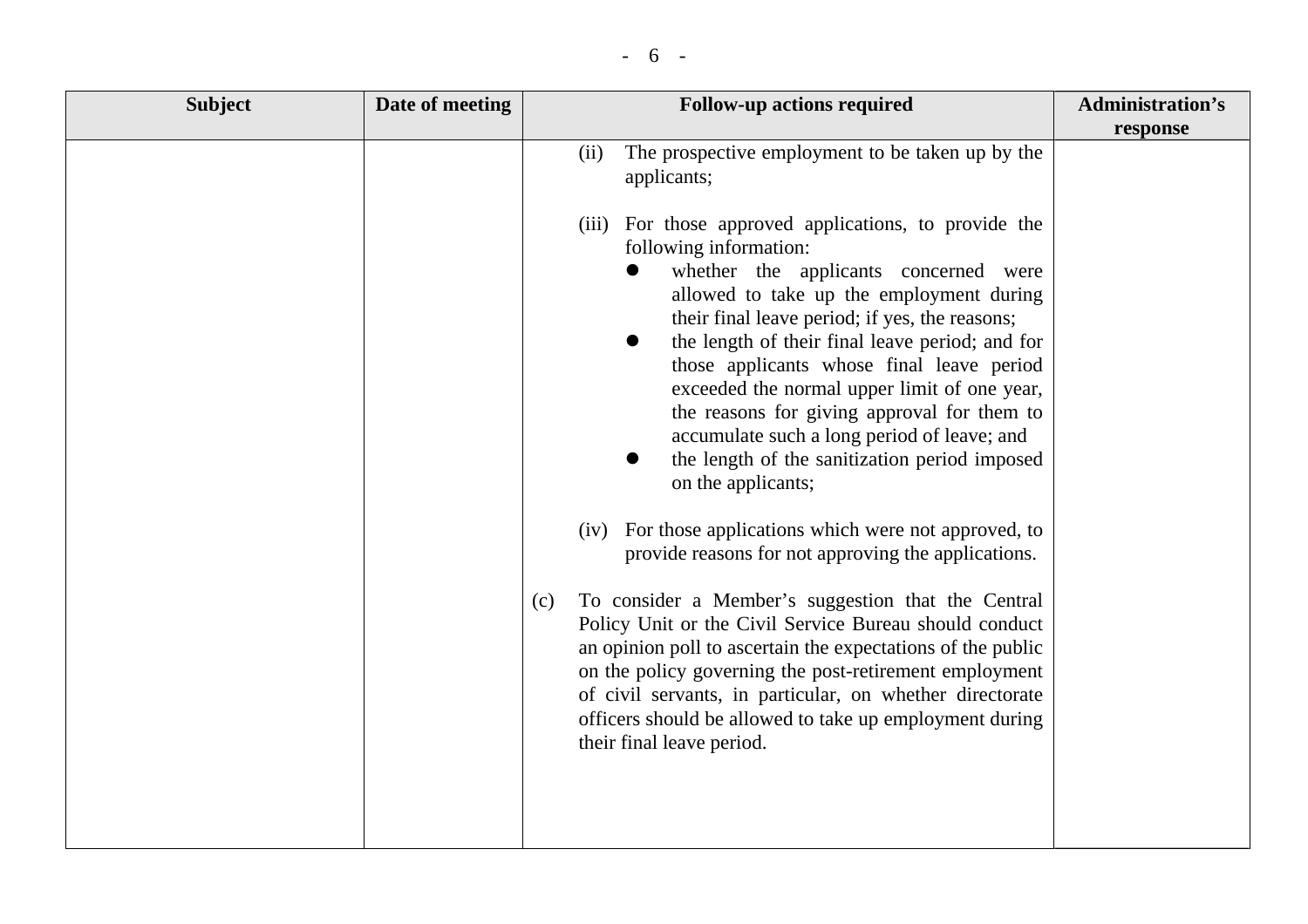|     | <b>Subject</b>                                                 | Date of meeting | <b>Follow-up actions required</b>                                                                                                                                                                                                                                                                                                                                                                                                                                                                                                         | <b>Administration's</b>                                                                                                                          |
|-----|----------------------------------------------------------------|-----------------|-------------------------------------------------------------------------------------------------------------------------------------------------------------------------------------------------------------------------------------------------------------------------------------------------------------------------------------------------------------------------------------------------------------------------------------------------------------------------------------------------------------------------------------------|--------------------------------------------------------------------------------------------------------------------------------------------------|
| 17. | of<br>Employment<br>non-civil<br>service contract (NCSC) staff | 17.1.05         | In response to members' concern about the employment of<br>NCSC staff, the Administration undertook to provide, for the<br>meeting in April 2005 when the Administration would brief<br>the Panel on the employment of NCSC staff, updated<br>information on the following items:<br>Number of NCSC staff whose jobs are comparable to<br>(a)<br>certain civil service jobs, with a breakdown by<br>bureau/department, and measures that the Administration<br>will take to address the situation; and<br>Training for NCSC staff.<br>(b) | response<br>The Administration's<br>response awaited.                                                                                            |
| 8.  | Civil service training                                         | 17.1.05         | The<br>Administration undertook to consider providing<br>information on the training programmes open to civil servants<br>at different levels.                                                                                                                                                                                                                                                                                                                                                                                            | The Administration's<br>response awaited.                                                                                                        |
| 9.  | Review<br>Job-related<br>of<br>allowances for civilian grades  | 21.2.05         | The Administration was requested to provide its written<br>response to the following motion passed at the Panel meeting:<br>"本事務委員會要求政府押後實施削減1321個職位<br>的半額辛勞津貼及停止發放 503 個職位的全額辛勞<br>津貼,並敦促政府重新就發放辛勞津貼詳細諮詢公<br>務員團體的意見。"<br>(English translation)<br>"That this Panel requests the Government to defer the<br>implementation of payment of Hardship Allowance at half rate<br>to 1 321 posts and the cessation of payment of Hardship<br>Allowance at full rate to 503 posts, and urges the Government                                    | The Adminstration's<br>response<br>was<br>circulated<br>to<br>members vide<br>LC<br>Paper<br>No.<br>$CB(1)1114/04-05(01)$<br>) on 15 March 2005. |